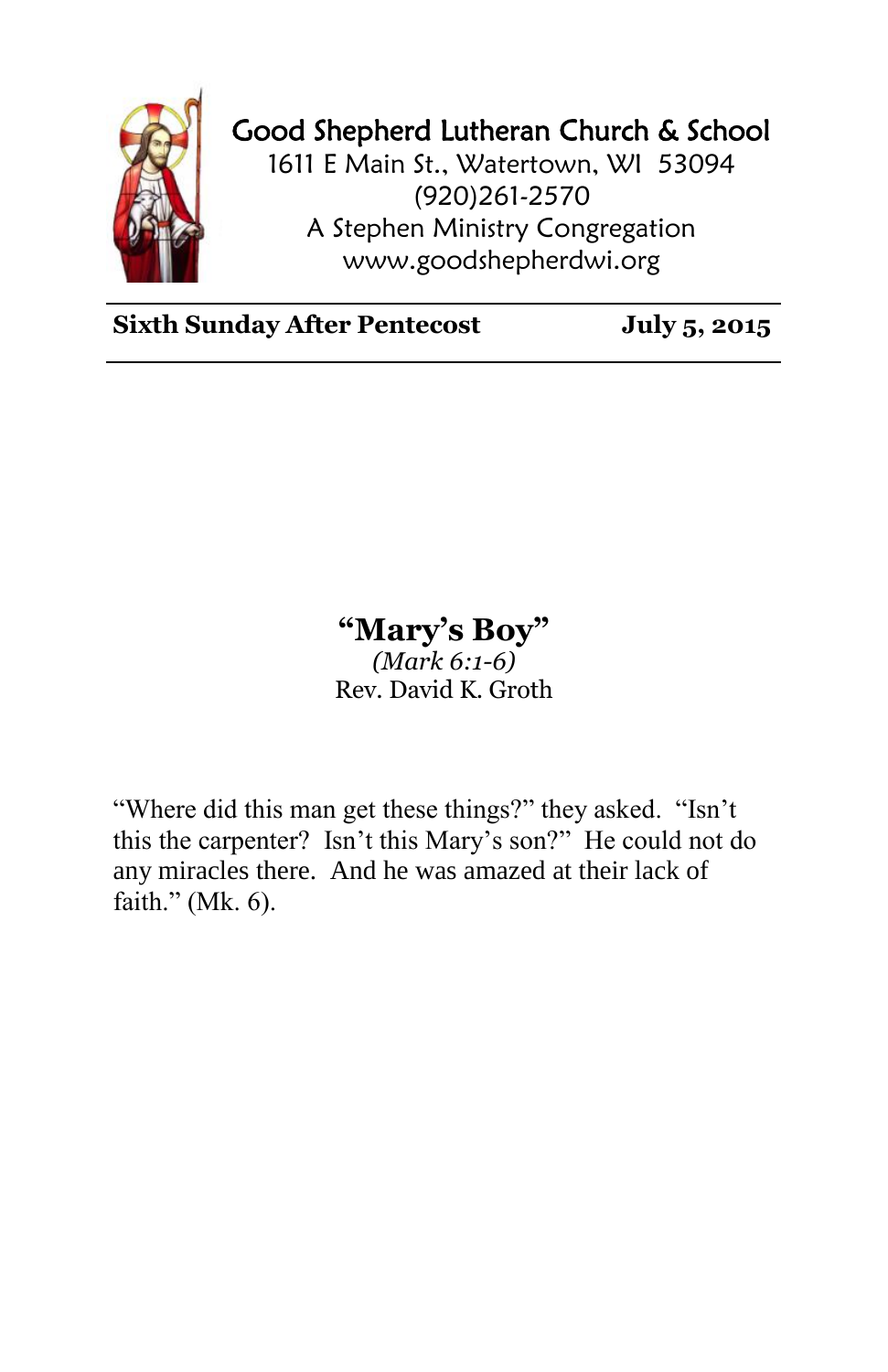**COLLECT:** O God, Your almighty power is made known chiefly in showing mercy. Grant us the fullness of Your grace that we may be called to repentance and made partakers of Your heavenly treasures; through Your Son, Jesus Christ, our Lord, who lives and reigns with You and the Holy Spirit, one God, now and forever. **Amen**

My brothers and I learned how to play golf at Delbrook Golf Course in Delavan. It's not a difficult course, except for the first hole, and what made that hole difficult was the guy behind us. You see, inevitably, there would be players in front of us and we would want to wait for them to clear out before teeing off. It's not polite to drive into people. For me, once I saw the folks ahead were beyond that first sand trap on the right hand side, I knew it was safe for me to tee-off, because that was my maximum range.

But there was a starter at Delbrook, an immense, cigar chomping curmudgeon who sat behind us in the shade of the clubhouse. It was his job to let people know when they could go. While I was waiting for the folks ahead to clear out, he'd be back there shouting, "You can't hit it that far. Go ahead and t-off." But I knew I could hit it that far. I spent a lot of time in the sand trap and knew it intimately. And the people in front were getting to know it now too. But what do you do? When you're twelve and some grumpy old guy is telling you to t-off, you t-off.

You know, I never was able to hit a good drive off that first tee box. Off to the left, or off to the right, or dribbled down the middle . . . I lived down to his expectations. Then, during that walk of shame to where that ball lied nearby, I could hear him muttering in the background, complimenting his gift of prophecy.

Something like that is happening in our gospel lesson. Is this not the carpenter? Isn't this Mary's boy? "And he could not do any miracles there."

Jesus has come back to his home town of Nazareth, a small town, perhaps several hundred people, no more than a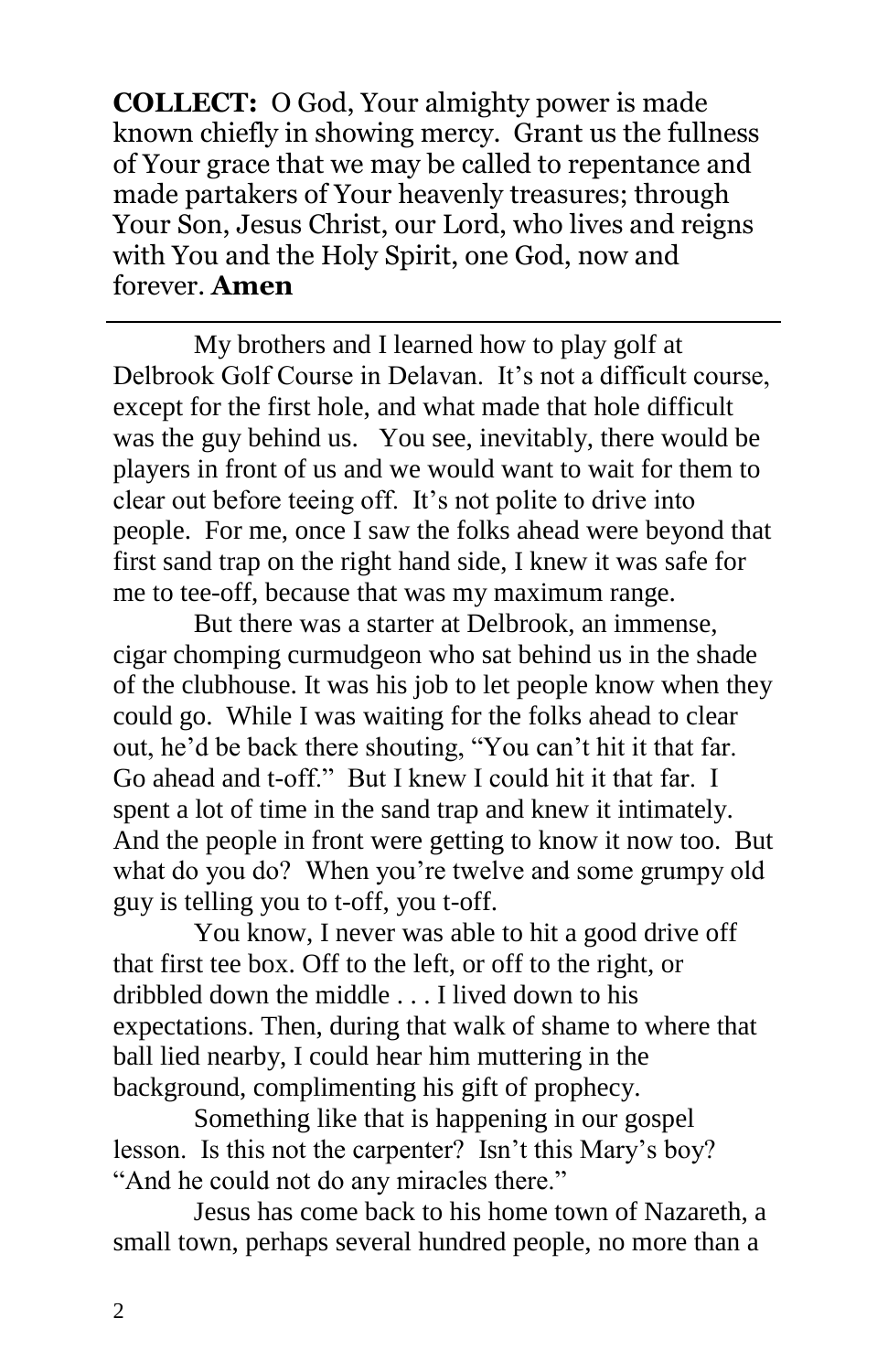thousand. They were his neighbors, his parents, friends, maybe even his aunts, uncles and cousins. They knew him as only hometown folk know their own sons and daughters. They had watched him grow through childhood: watched him playing in the streets, watched him apprentice in his father's trade, they watched as he became a young adult, taking his turn as a reader in the synagogue.

It was whispered around Nazareth that he urged his fanatic cousin, John, to baptize him. And then he disappeared; no one had seen or heard from him since. Some said he had been in the desert, alone, fasting. Others said he had been preaching, and was recruiting a small group of followers. Some were even saying they heard he had healed sick people. Now he's come home, and so there's more than a little curiosity surrounding him. The hometown folk were watching.

On the Sabbath, he did what everyone else did -- he went to synagogue. It was small, intimate, everybody knew everybody else. They took turns reading from the Torah, or the prophets, and the reader would say a few words of interpretation or commentary. And so on the occasion of his return to Nazareth after his mysterious absence, they asked Jesus to do the reading. Luke tells us he read from the prophet Isaiah, a wonderful passage about the coming of the Messiah. "He has sent me to proclaim good news to the poor, liberty to the captives, and recovering of sight to the blind." But then he rolled up the scroll, handed it back to the attendant, sat down and said, "Today, this scripture is fulfilled in your hearing."

It was all a bit much for his neighbors. Their initial curiosity and admiration took a decidedly negative turn. "Is this not the carpenter, the son of Mary?" And they took offense at him.

And did you notice the impact it had on Jesus? The text simply says, "He could do no miracles there." The people of Nazareth saw no great potential in Jesus. And their refusal to accept anything extraordinary out of him rendered Jesus momentarily unable to do anything for them.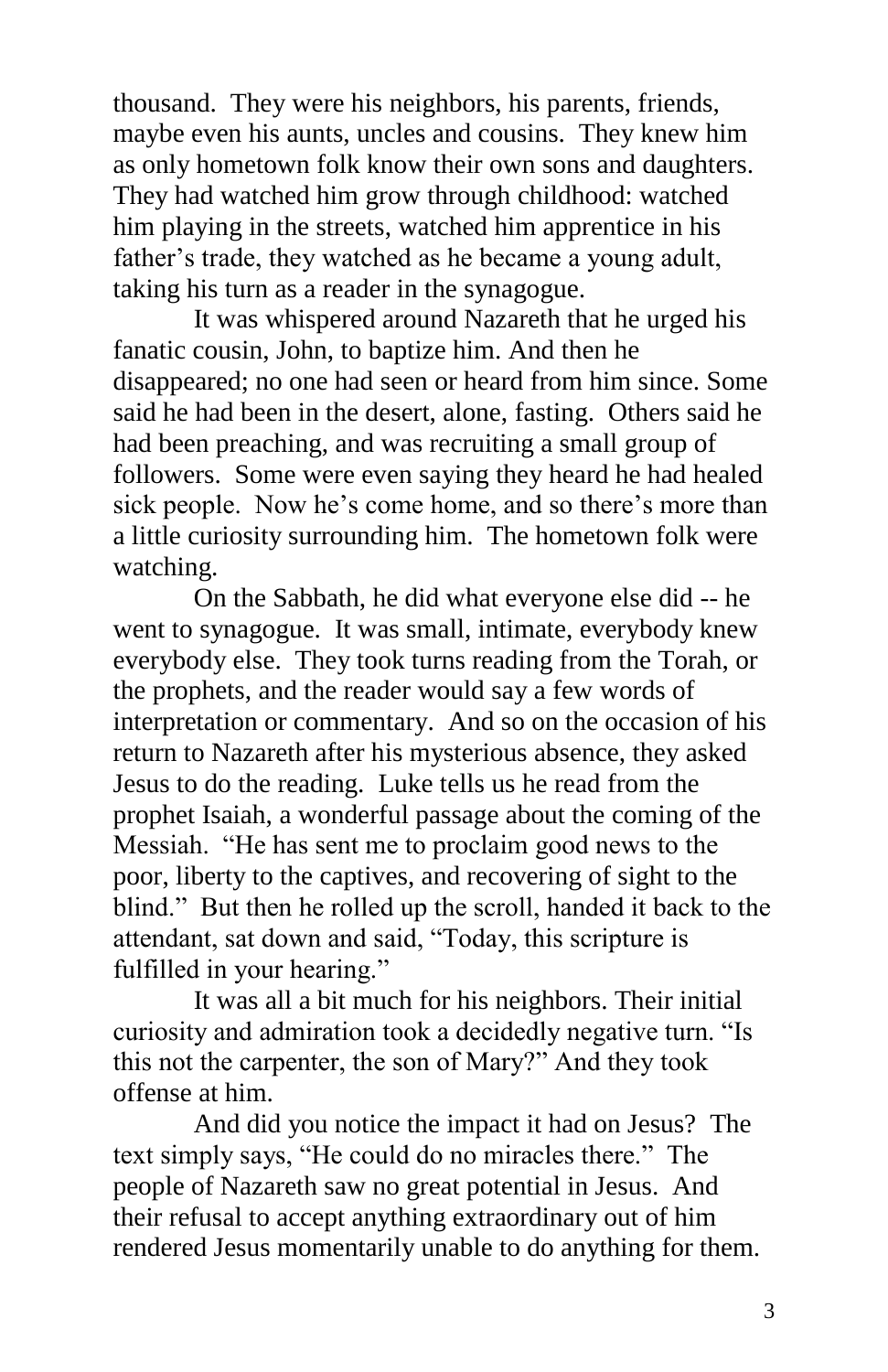At least for a time, the second person of the Trinity was incapacitated by their unbelief. They didn't see the Messiah standing before them. All they could see was Mary's boy, a carpenter. That was his assigned lot in life; he should be content with that. "He could not do any miracles there" Mark says, "And he was amazed at their lack of faith."

Now let's think about this for a moment. Was he still God's Son? Of course. As God's Son did he still have the power and authority to heal the sick, raise the dead and the like? Absolutely. But because of their unbelief, they were neither asking for nor expecting any miracles from him. Nor was Jesus going to give scoffers signs or evidence to prove his identity. His miracles were gifts to those who would receive them, not proofs or signs for those who refused to believe in him. So Jesus doesn't do much in Nazareth, because their unbelief won't let him. To them he's just Mary's boy, the carpenter.

"He could do no miracles there." It's a disturbing little verse because it means we also have the freedom to reject or limit Jesus with our unbelief. With our doubts and unbelief, we can render him unable to work graciously in our lives.

An example: if you believe that God could never forgive you for something you did, well then, you're probably right. It's not that he couldn't or wouldn't. It's that you won't let him. You're clinging to that sin and saying it is too monstrous, too ugly, too wicked even for Jesus. Your making that sin stronger than Jesus and saying his body and blood in this Supper can't touch it. Your unbelief is rejecting the free full forgiveness he wants to give you.

Another example: there are some who believe Jesus was a good teacher, maybe even a prophet, but they refuse to confess him fully as Lord and Savior. They don't believe him to be Lord and Savior. And so their unbelief, in effect, has turned Jesus, at least for themselves, into just another dead prophet.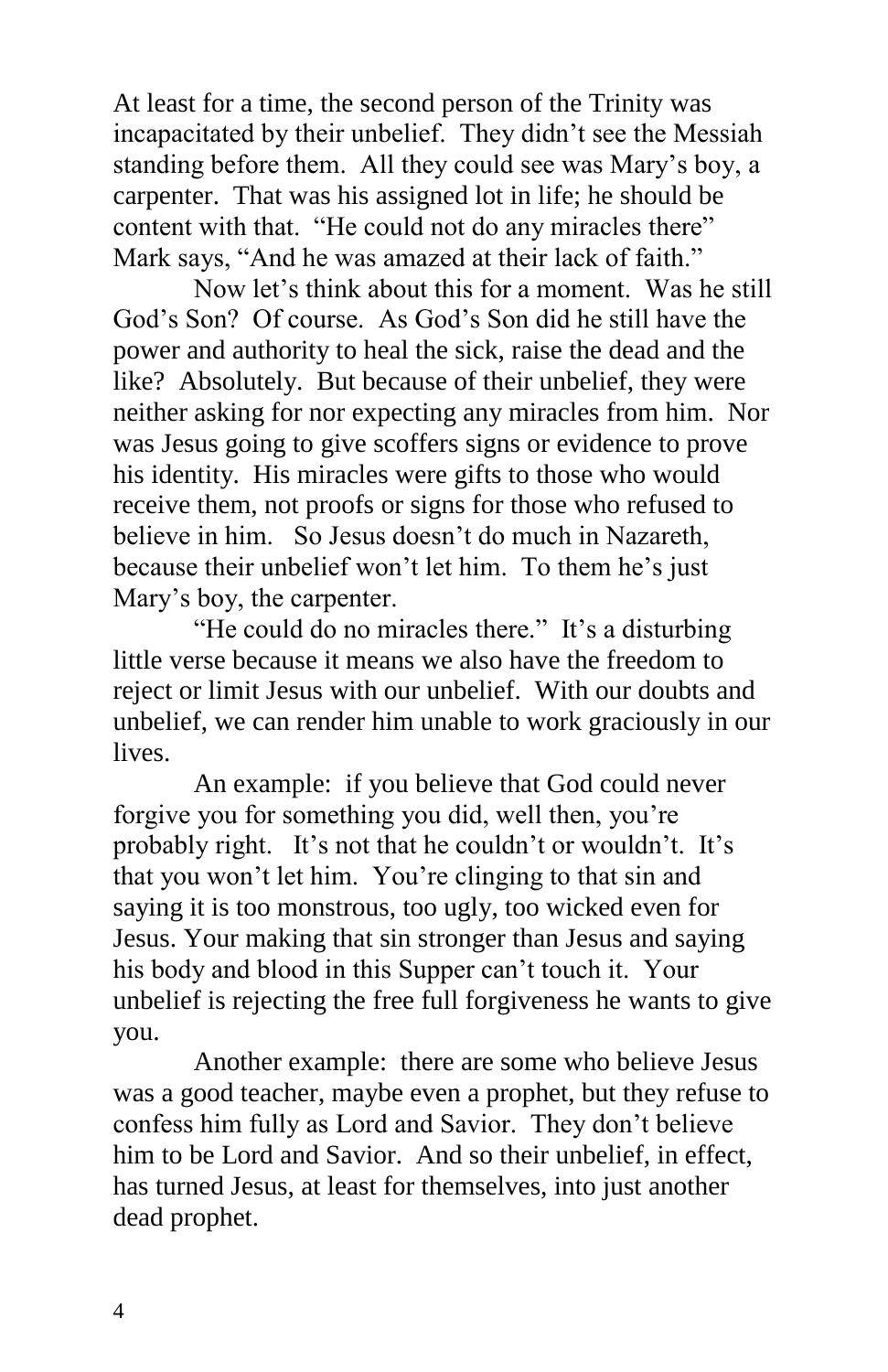To many in Nazareth, he was just a carpenter. . . Mary's boy. To many in the world today, he's just a long deceased teacher, one of many. In both cases, they're not allowing him to be Lord and Savior. Their low appraisal of him have tied his hands.

If we can do that to the Son of God, think of the influence we have over run of the mill people. If we can incapacitate Jesus with our unbelief and low expectations, think of what we can do to regular people. Maybe it's an employee at work who never quite measures up to your standards, or the man who married your daughter, or the woman who teaches your son. If they're never good enough for you . . . if all you do is criticize but never encourage, if they sense you are only their judge, never their advocate or friend, I don't doubt that before long they'll simply stop trying to please you, and may even become what you've made them to be.

If we can do that to adults, think of what we can do to little children. The best teachers in my mind are those who spot a natural ability or talent in a child, and will not let that child forget or neglect that gift. There are teachers who have a way of drawing the best out of children. I've had teachers like that and I suspect you have as well. What a blessing they are.

But if as a child, all you hear from your parents or teacher or coaches is, "You're no good at that; you don't have what it takes." In time, that message will be encoded in your DNA. "I'm not good at that; I don't have what it takes." If a child grows up hearing time and again that he causes nothing but trouble, it won't be long before he accommodates that view and starts living down to that expectation. "You can't hit it that far. Go ahead and t-off."

If we can render Jesus effectively powerless by our low expectations, we can do it to an entire race. Just over 150 years we still had slavery in our country. That system made enormous assumptions about African men and women who were hunted, captured, shipped, and sold. Assumptions were made about their intelligence, their bodies, their souls.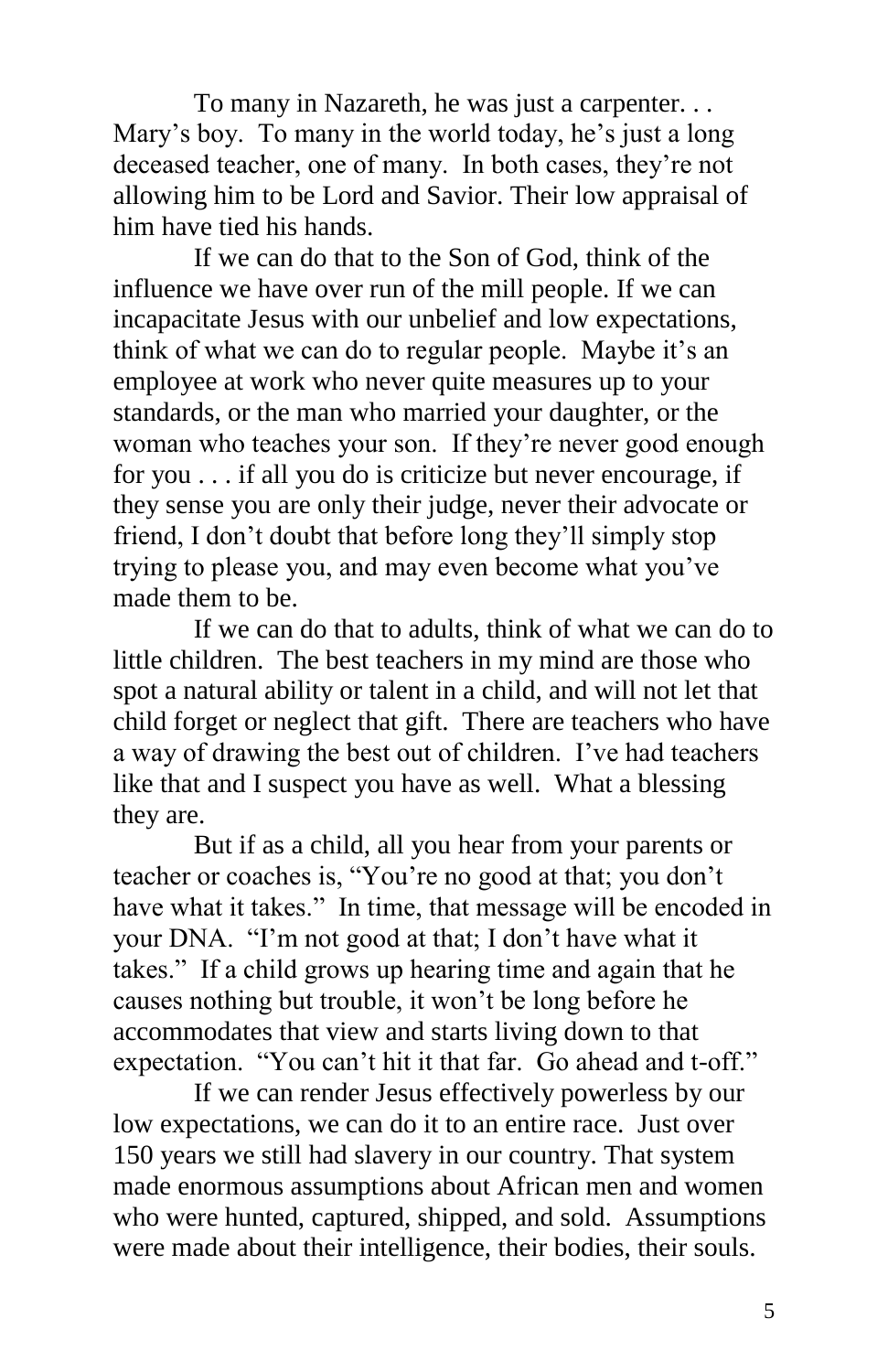Not too long ago African Americans were prevented from voting, from studying at the best universities, from participating in the best social and cultural institutions. "Those people can't do it" the dominant culture believed. "They're genetically coded to fall lower on the bell curve. They're lethargic or violent." Can you imagine the cumulative impact of those messages?

Walking back to the car in a big parking lot at night, if there happens to be a woman walking in front of me, sometimes I get the feeling I'm making her nervous. She'll shuffle a little faster, maybe glance back at me, pull out her cell phone and have it at the ready. I want to say, "Hey lady, I'm just trying to get to my car like you are." But instead I will slow down or make my car chirp so she knows that's where I'm heading. I sometimes wonder how nervous that woman would be if I were a big black man walking behind her at night? And what message would her anxiety send to me? "You're a black man. Chances are you're dangerous and can't be trusted."

If we can do it to Jesus, we can do it even to the entire human race. For well over a century, we've been told over and over that as humans, we're just animals, not too far removed from our primate cousins. I think there are many who, if only sub-consciously, have bought into that. They believe it, and accommodate it and live down to those expectations and assumptions.

This is the time of the year when I like to lie down now and then on a clear night, outside, on the grass, and just spend some time looking at the stars. Psalm 8, "When I consider your heavens, the work of your fingers, the moon and the stars which you have set in place, what is man that you are mindful of him?" Lying on the grass, looking at the stars, the planets, the galaxies, one can feel so small, so inconsequential. "What is man that you are mindful of him? You made him a little lower than the angels and crowned him with glory and honor." He doesn't say man belongs to the subspecies of Homo sapiens, having evolved from homo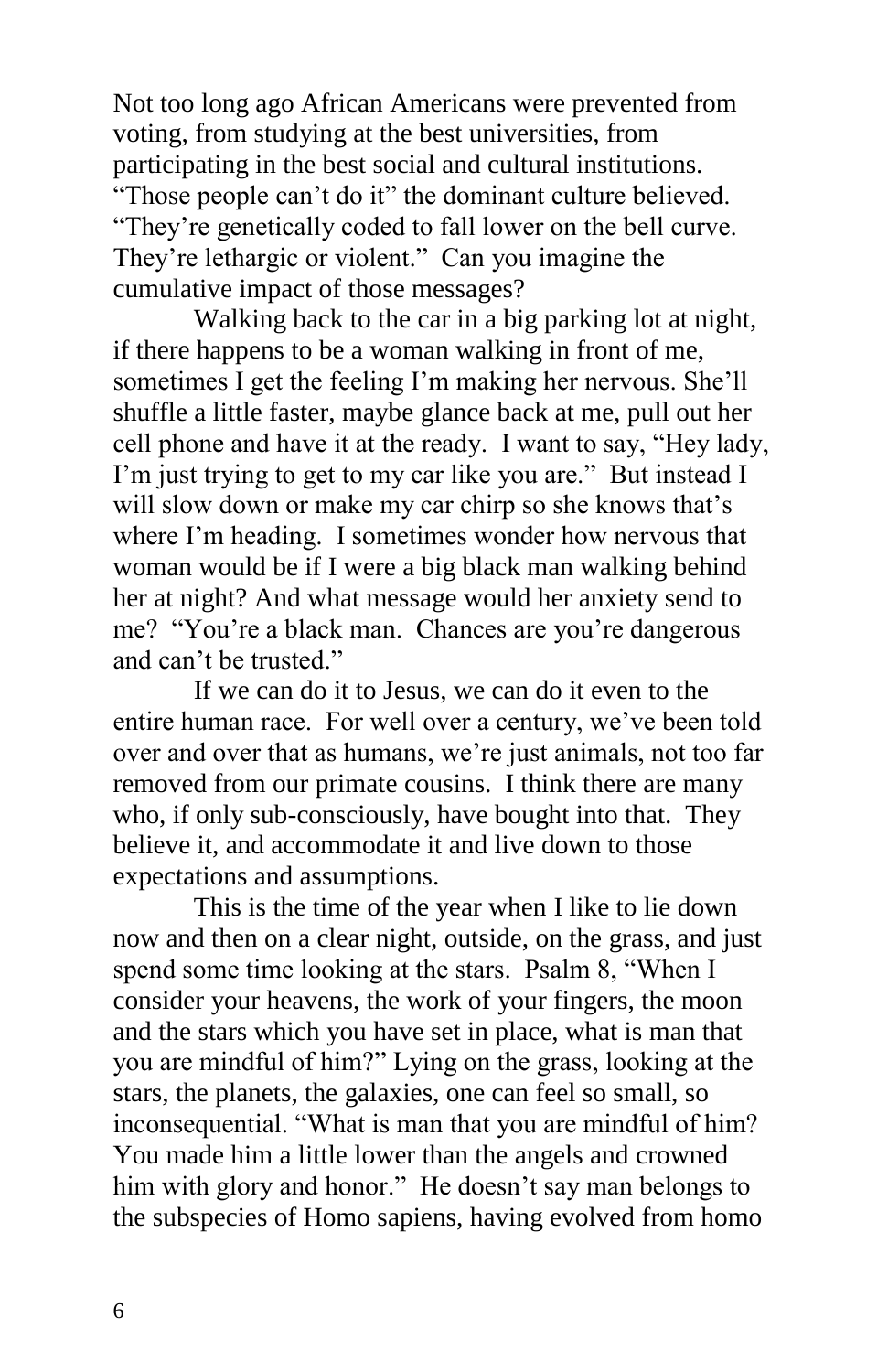sapiens idaltu. No. He says, "You made him a little lower than the angels and crowned him with glory and honor."

We can handicap and be handicapped by low expectations and unbelief. But God builds us up and turns us into who he wants us to be.

For example in the waters of Holy Baptism, you came out different than what you were going in. Going in you we're a child of nature. Come out, a newborn creature. Going in a sinner. Coming out now also a saint. Going in, a son or daughter of your parents. Coming out, a child of God. "Flesh gives birth to flesh, but the Spirit gives birth to spirit" (Jn. 3:6).

God turns us into who he wants us to be, and he has the highest expectations for us. Coming up to the Lord's Supper, burdened and dirty with sin. Leaving from the Lord's Supper washed by the blood of Christ, white as snow. As far as the east is from the west so far has he removed your transgressions from you. Coming up, knowing something of Jesus. Leaving as member of the Body of Christ. Coming up having family and friends. Leaving adjoined to the communion of saints.

Because of the people of Nazareth, Mark says, "he could to no miracles there." But because of God, we can do all things through Christ who gives us strength (Phil. 4:13).

God turns us into who he wants us to be. "Even though we were dead in our trespasses, God made us alive together with Christ" (Eph. 2:5). By our own wisdom or strength, not his people. By his grace: called, redeemed, holy.

God turns us into who he wants us to be, and where he wants us to be. "The wages of sin is death, but the free gift of God is eternal life in Christ Jesus our Lord." So our citizenship is in heaven. Heaven is our home.

Even we can tie God's hands with our unbelief, but he unbinds us by his forgiveness. We limit, inhibit, restrain and constrain him with our low expectations, our doubts and unbelief. But takes off our shackles of sin, unbinds our fetters of death, delivers us from the entanglements of the devil, and frees us so we can live and breathe and run and not grow weary.